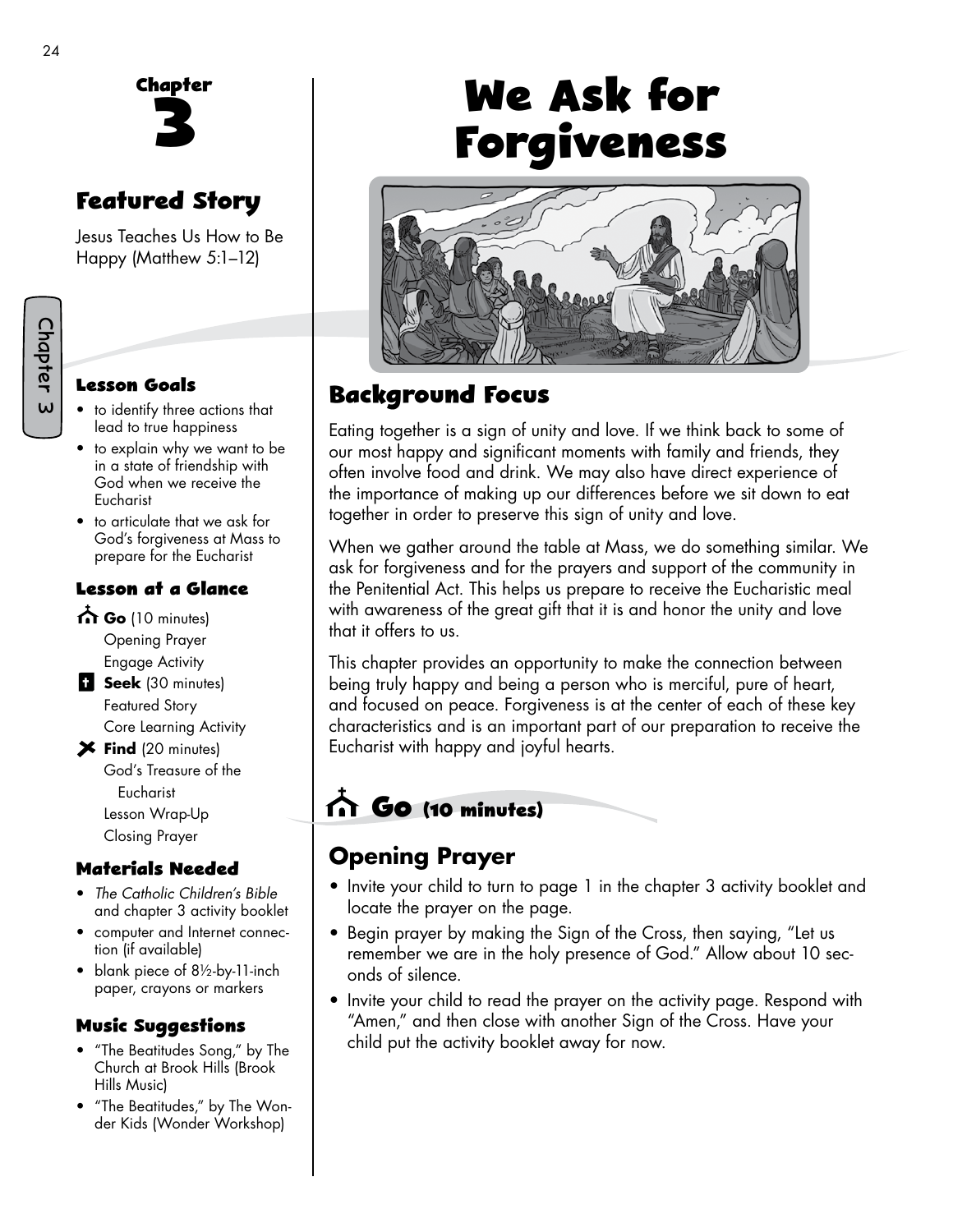# **Engage Activity**

- If you have access to a computer and Internet connection, show the following YouTube video to start the lesson: "Pharrell Williams – Happy (Despicable Me 2 – Lyric Video)" (3:53). If you don't have access, skip to the next step.
- Write the word *Happy* on a piece of paper, and invite your child to think of all of the things that make them happy. If your child focuses solely on material objects, challenge them to think of people, events, actions, attitudes, and other things that bring them happiness.
- Explain that in today's Bible story they are going to learn about what Jesus said would bring true happiness, and it might be surprising.

# **Seek (30 minutes)**

## **Featured Story**

- Invite your child to find Matthew 5:1–12 in *The Catholic Children's Bible* (pages 1454–1455).
- Direct your child to turn the page and place an "I found it!" sticker next to the Featured Story (page 1456). Tell them that the story between the leaves on page 1456 is a shortened version of the Scripture story on the previous pages.
- Ask your child to look at the artwork on pages 1456–1457, and to see how quickly they can find Jesus on page 1457.
- Invite your child to read the title of the Featured Story and the Bible story. Explain that another name for these teachings from Jesus about happiness is the Beatitudes*.* Then ask several questions to check for comprehension, such as these:
	- ¾ What does it mean to be merciful? *(being kind to someone who needs help or asks for forgiveness)*
	- ¾ What does "pure in heart" mean? *(without sin)*
	- ¾ What are some of the things Jesus says will bring happiness? *(desiring to do what God requires, being merciful, being pure in heart, working for peace)*

#### **Understand It!**

- Read Understand It! on page 1457.
- Invite your child to summarize what they just heard, asking key questions about the reading to check for comprehension.
- Review these key points:
	- ° Jesus names the ways we should act to be truly happy.
	- ° He did not just teach us these things; he lived them.
	- ° Three ways that lead to happiness are: being a helpful and forgiving person, avoiding all sin, and working for peace.
	- ° When we follow Jesus' example, we will be truly happy.
- Encourage your child to think of ways they can be merciful, be pure of heart, and work for peace.

#### **Live It!**

- Read Live It! on page 1457.
- Have your child turn to page 2 in the activity booklet and complete the drawing activity described in Live It!, drawing a picture of someone having mercy, being pure of heart, or working for peace.

#### **Tell It!**

- Ask your child to look at the images in Tell It! on page 1457.
- Encourage your child to describe what is being shown in each picture and whether it is an example of mercy, purity of heart, or working for peace.
- Invite your child to answer the question, "What do each of these actions lead to?" *(true happiness)*
- Have your child use some of the smaller stickers to mark parts of the Featured Story pages that capture their interest. Remind them to save enough stickers to use on the remaining chapters.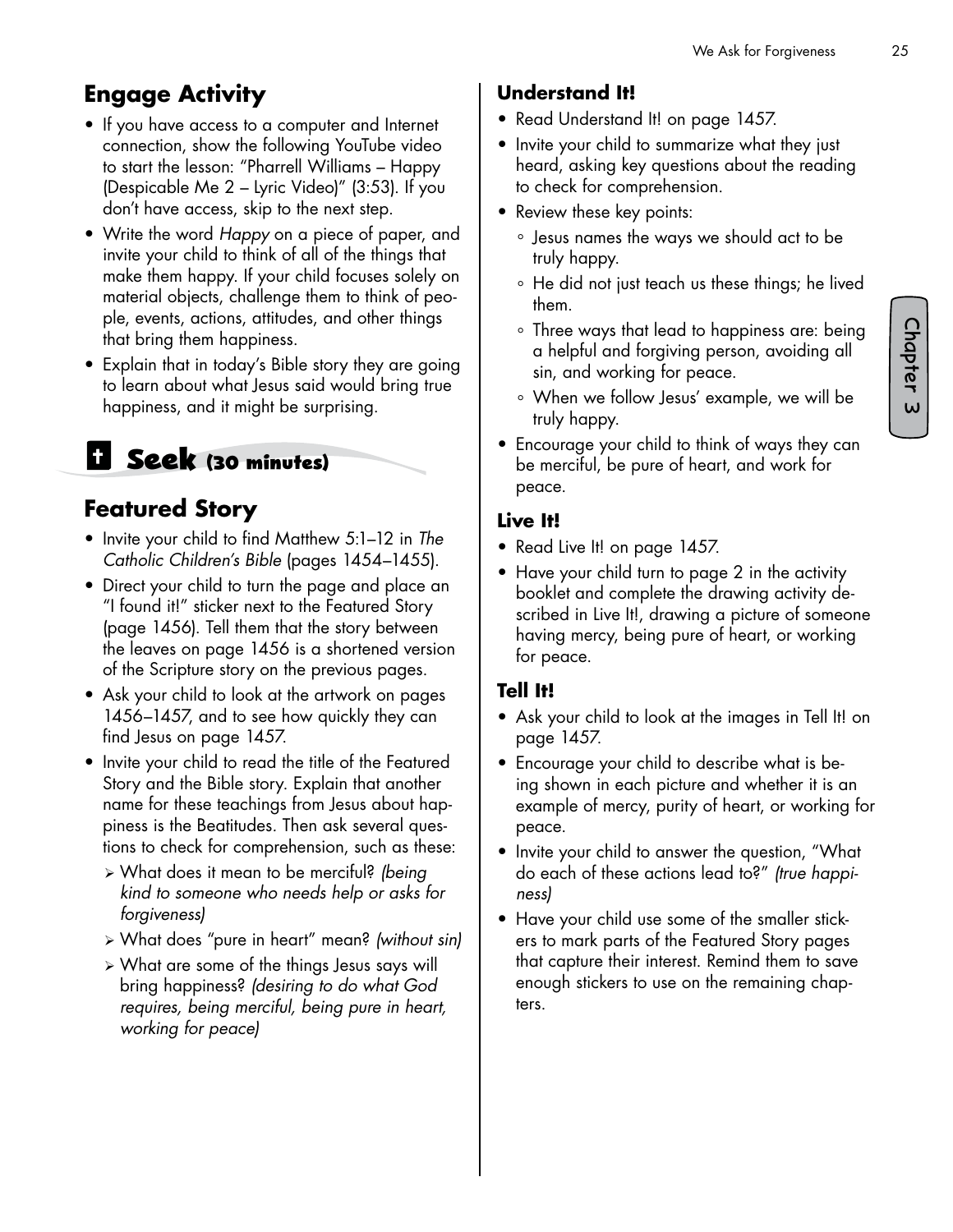# **Core Learning Activity**

#### **The Lesson of Forgiveness**

- Hand out a blank piece of paper and crayons or markers. Remind your child that one way we become happy is by being pure of heart and trying our best to avoid sin. Ask your child what we can do when we sin *(ask God for forgiveness in our hearts and through the Sacrament of Reconciliation).*
- Instruct your child to draw either a vertical or a horizontal line dividing their paper in half. Then encourage them to think of a time they acted in a way that didn't show purity of heart, a time when they sinned. Have them think of that experience while they write the word *Sin* on one half of their piece of paper.
- Have your child think of what they learned from that experience. You may need to give them some examples, such as "I won't do that again," "I shouldn't act that way," "When I did that, I felt bad," etc. Encourage them to write what they learned on the other half of the piece of paper.
- Ask your child to tear their piece of paper in half by ripping the paper along the line they drew as best they can. It doesn't matter if it doesn't rip perfectly. Invite them to crumple up the side that describes how they felt when they sinned.
- Place an empty box or wastebasket in the center of the room or another appropriate place. Then have your child throw their crumpled-up paper into the basket. It doesn't matter if they make it in the basket or not.
- Invite your child to think about how the activity symbolizes how God forgives our sins and we are given the gift of peace because our sins are forgiven. What remains with us is the lesson and the desire not to sin again.
- Tell your child that when we ask for forgiveness in our hearts and through the Sacrament of Reconciliation, it leads to purity of heart and true happiness.

# **Find (20 minutes)**

### **God's Treasure of the Eucharist**

- Ask your child if they remember the four main parts of the Mass *(Introductory Rites, Liturgy of the Word, Liturgy of the Eucharist, Concluding Rites).*
- Tell your child that during the Introductory Rites, we pray for God's forgiveness in the **Penitential Act**. Continue with the following information:
	- $\triangleright$  The Penitential Act gives us a chance to say that we are sorry for our sins and the times we have hurt our friendship with God and others.
	- ¾ We promise God in our hearts that we will try to do better.
- Ask your child if they can think of a reason that we pray a prayer for forgiveness at the beginning of the Mass. Explain to them that when we receive the Eucharist, we want to be in a state of friendship with God. Tell them that this prayer helps us prepare to listen to the Bible readings and to receive the Eucharist.
- Tell your child that, as one possibility for the Penitential Act, the priest or deacon might say, "Lord, have mercy." Ask your child if they know how the assembly responds after this *(Lord, have mercy).* Do the same for "Christ, have mercy" *(Christ, have mercy)* and "Lord, have mercy" *(Lord, have mercy)* to mirror the Penitential Act.
- Explain to your child that when we receive the Eucharist, we are forgiven our less serious, or venial, sins that weaken our relationship with God. Tell them that receiving the Eucharist strengthens us to resist serious, or mortal, sins that separate us from God.
- Ask some questions to check for comprehension, such as these:
	- ¾ Why do we pray a prayer for forgiveness at the beginning of Mass? *(It helps us prepare to listen to the Bible readings and to receive the Eucharist.)*
	- ¾ What are some of the words we say in the Penitential Act at Mass? *(Lord, have mercy; Christ, have mercy)*